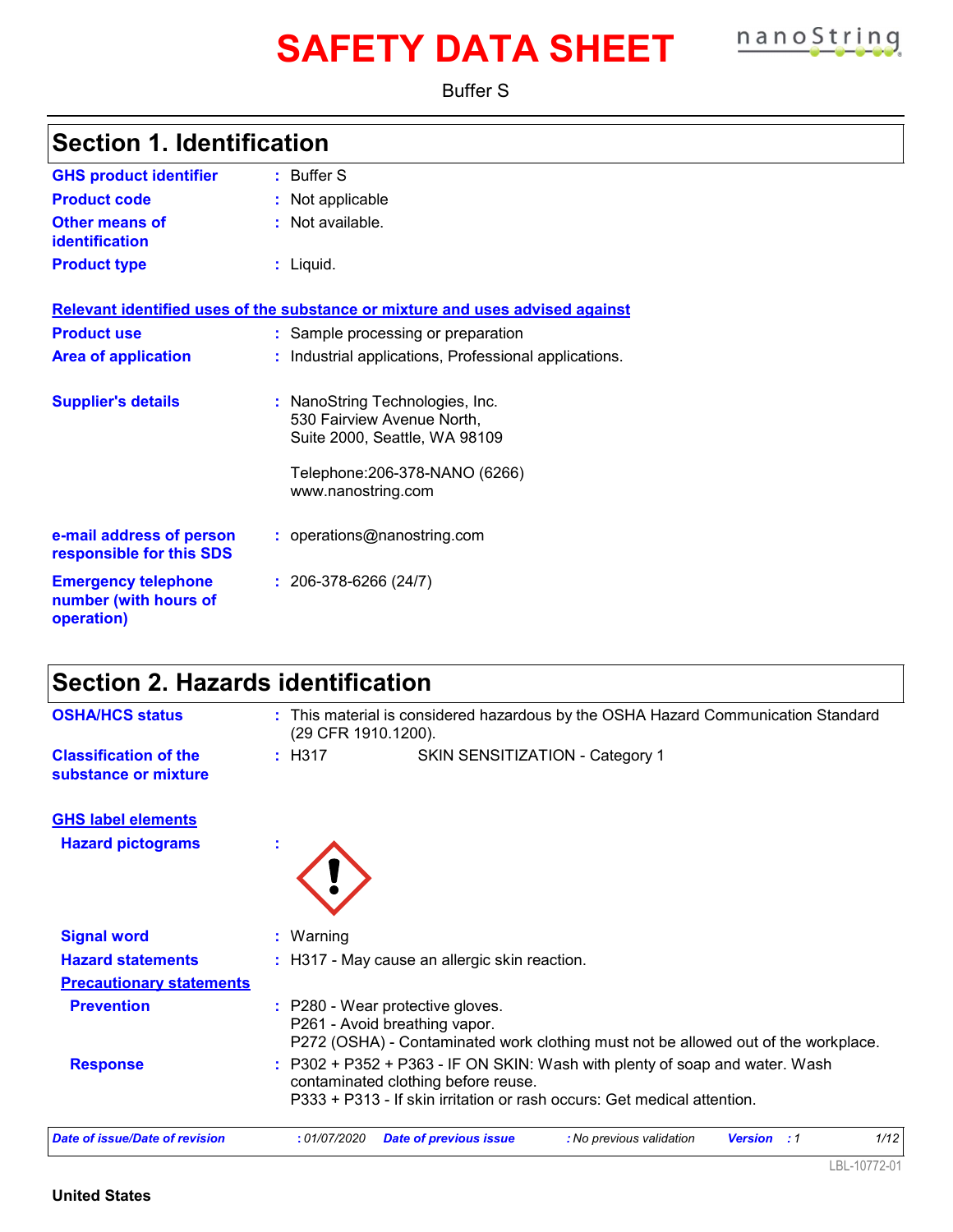### **Section 2. Hazards identification**

**Storage :** Not applicable.

**:** None known.

**Disposal <b>EXECUCE**: P501 - Dispose of contents and container in accordance with all local, regional, national and international regulations.

#### **Hazards not otherwise classified**

### **Section 3. Composition/information on ingredients**

| Substance/mixture     | : Mixture        |
|-----------------------|------------------|
| Other means of        | : Not available. |
| <b>identification</b> |                  |

| <b>Ingredient name</b> | <b>Other names</b> |             | <b>CAS number</b> |
|------------------------|--------------------|-------------|-------------------|
| Component E            | Proprietary        | Proprietary |                   |

Any concentration shown as a range is to protect confidentiality or is due to batch variation.

**There are no additional ingredients present which, within the current knowledge of the supplier and in the concentrations applicable, are classified as hazardous to health and hence require reporting in this section.**

### **Section 4. First aid measures**

#### **Description of necessary first aid measures**

| <b>Eye contact</b>  | : Immediately flush eyes with plenty of water, occasionally lifting the upper and lower<br>eyelids. Check for and remove any contact lenses. Continue to rinse for at least 10<br>minutes. Get medical attention if irritation occurs.                                                                                                                                                                                                                                                                                                                                                                                                                                                                                                                                                                                    |
|---------------------|---------------------------------------------------------------------------------------------------------------------------------------------------------------------------------------------------------------------------------------------------------------------------------------------------------------------------------------------------------------------------------------------------------------------------------------------------------------------------------------------------------------------------------------------------------------------------------------------------------------------------------------------------------------------------------------------------------------------------------------------------------------------------------------------------------------------------|
| <b>Inhalation</b>   | : Remove victim to fresh air and keep at rest in a position comfortable for breathing. If<br>not breathing, if breathing is irregular or if respiratory arrest occurs, provide artificial<br>respiration or oxygen by trained personnel. It may be dangerous to the person providing<br>aid to give mouth-to-mouth resuscitation. Get medical attention if adverse health effects<br>persist or are severe. If unconscious, place in recovery position and get medical<br>attention immediately. Maintain an open airway. Loosen tight clothing such as a collar,<br>tie, belt or waistband.                                                                                                                                                                                                                              |
| <b>Skin contact</b> | : Wash with plenty of soap and water. Remove contaminated clothing and shoes. Wash<br>contaminated clothing thoroughly with water before removing it, or wear gloves.<br>Continue to rinse for at least 10 minutes. Get medical attention. In the event of any<br>complaints or symptoms, avoid further exposure. Wash clothing before reuse. Clean<br>shoes thoroughly before reuse.                                                                                                                                                                                                                                                                                                                                                                                                                                     |
| <b>Ingestion</b>    | : Wash out mouth with water. Remove dentures if any. Remove victim to fresh air and<br>keep at rest in a position comfortable for breathing. If material has been swallowed and<br>the exposed person is conscious, give small quantities of water to drink. Stop if the<br>exposed person feels sick as vomiting may be dangerous. Do not induce vomiting<br>unless directed to do so by medical personnel. If vomiting occurs, the head should be<br>kept low so that vomit does not enter the lungs. Get medical attention if adverse health<br>effects persist or are severe. Never give anything by mouth to an unconscious person.<br>If unconscious, place in recovery position and get medical attention immediately.<br>Maintain an open airway. Loosen tight clothing such as a collar, tie, belt or waistband. |

**Most important symptoms/effects, acute and delayed**

| <b>Potential acute health effects</b> |                                                                           |                    |      |
|---------------------------------------|---------------------------------------------------------------------------|--------------------|------|
| <b>Eye contact</b>                    | : No known significant effects or critical hazards.                       |                    |      |
| <b>Inhalation</b>                     | : No known significant effects or critical hazards.                       |                    |      |
| <b>Skin contact</b>                   | : May cause an allergic skin reaction.                                    |                    |      |
| Date of issue/Date of revision        | <b>Date of previous issue</b><br>: No previous validation<br>: 01/07/2020 | <b>Version</b> : 1 | 2/12 |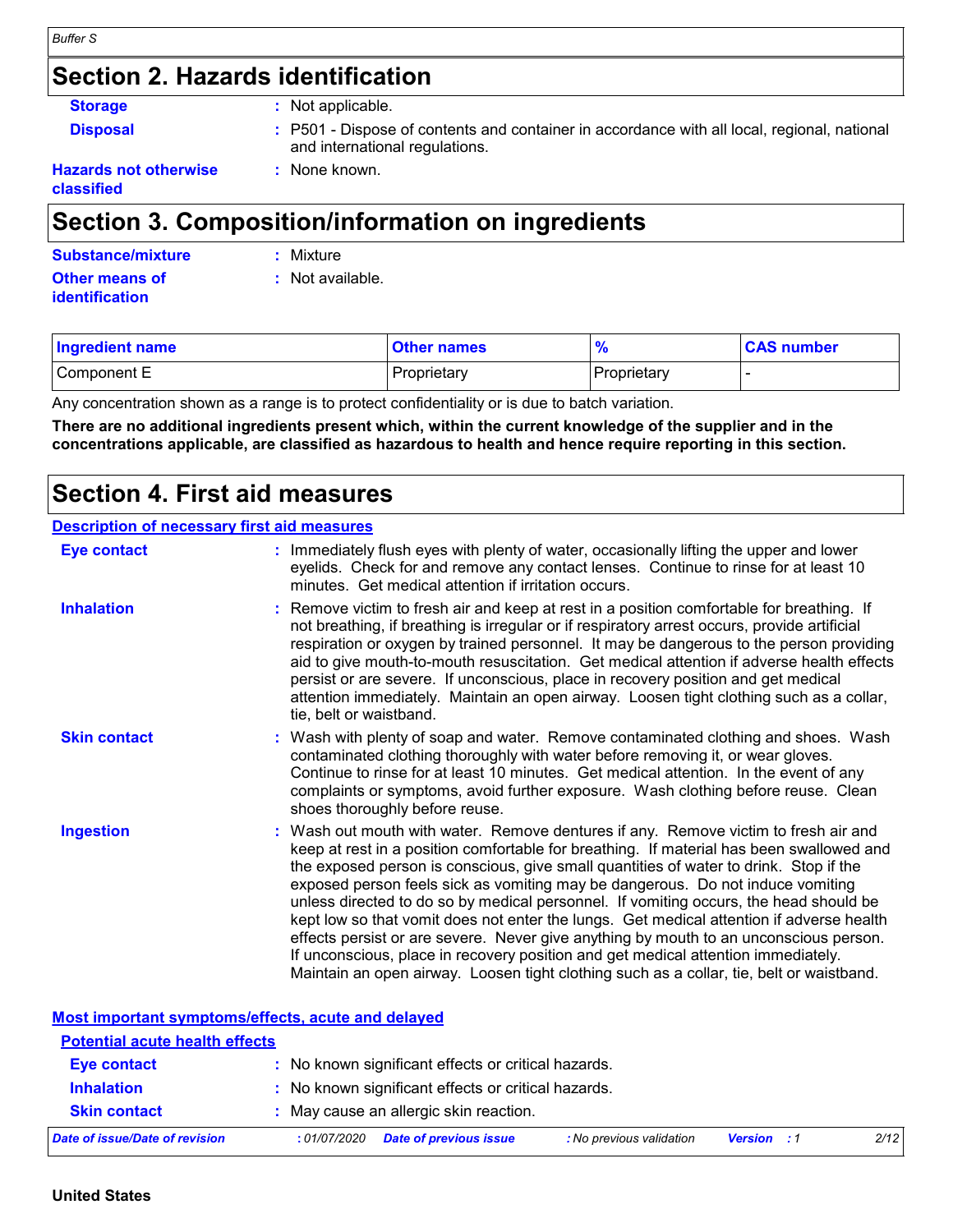### **Section 4. First aid measures**

| <b>Ingestion</b>                    | : No known significant effects or critical hazards.                                                                                                                                                                                                                   |
|-------------------------------------|-----------------------------------------------------------------------------------------------------------------------------------------------------------------------------------------------------------------------------------------------------------------------|
| <b>Over-exposure signs/symptoms</b> |                                                                                                                                                                                                                                                                       |
| <b>Eye contact</b>                  | $:$ No specific data.                                                                                                                                                                                                                                                 |
| <b>Inhalation</b>                   | No specific data.                                                                                                                                                                                                                                                     |
| <b>Skin contact</b>                 | Adverse symptoms may include the following:<br>irritation<br>redness                                                                                                                                                                                                  |
| <b>Ingestion</b>                    | : No specific data.                                                                                                                                                                                                                                                   |
|                                     | Indication of immediate medical attention and special treatment needed, if necessary                                                                                                                                                                                  |
| <b>Notes to physician</b>           | : Treat symptomatically. Contact poison treatment specialist immediately if large<br>quantities have been ingested or inhaled.                                                                                                                                        |
| <b>Specific treatments</b>          | No specific treatment.                                                                                                                                                                                                                                                |
| <b>Protection of first-aiders</b>   | : No action shall be taken involving any personal risk or without suitable training. It may<br>be dangerous to the person providing aid to give mouth-to-mouth resuscitation. Wash<br>contaminated clothing thoroughly with water before removing it, or wear gloves. |

#### **See toxicological information (Section 11)**

### **Section 5. Fire-fighting measures**

| <b>Extinguishing media</b>                               |                                                                                                                                                                                                     |
|----------------------------------------------------------|-----------------------------------------------------------------------------------------------------------------------------------------------------------------------------------------------------|
| <b>Suitable extinguishing</b><br>media                   | : Use an extinguishing agent suitable for the surrounding fire.                                                                                                                                     |
| <b>Unsuitable extinguishing</b><br>media                 | : Do not use water jet.                                                                                                                                                                             |
| <b>Specific hazards arising</b><br>from the chemical     | : In a fire or if heated, a pressure increase will occur and the container may burst.                                                                                                               |
| <b>Hazardous thermal</b><br>decomposition products       | : No specific data.                                                                                                                                                                                 |
| <b>Special protective actions</b><br>for fire-fighters   | : Promptly isolate the scene by removing all persons from the vicinity of the incident if<br>there is a fire. No action shall be taken involving any personal risk or without suitable<br>training. |
| <b>Special protective</b><br>equipment for fire-fighters | : Fire-fighters should wear appropriate protective equipment and self-contained breathing<br>apparatus (SCBA) with a full face-piece operated in positive pressure mode.                            |

### **Section 6. Accidental release measures**

|                                | Personal precautions, protective equipment and emergency procedures                                                                                                                                                                                                                                                                                                                                              |
|--------------------------------|------------------------------------------------------------------------------------------------------------------------------------------------------------------------------------------------------------------------------------------------------------------------------------------------------------------------------------------------------------------------------------------------------------------|
| For non-emergency<br>personnel | : No action shall be taken involving any personal risk or without suitable training.<br>Evacuate surrounding areas. Keep unnecessary and unprotected personnel from<br>entering. Do not touch or walk through spilled material. Avoid breathing vapor or mist.<br>Provide adequate ventilation. Wear appropriate respirator when ventilation is<br>inadequate. Put on appropriate personal protective equipment. |
| For emergency responders       | If specialized clothing is required to deal with the spillage, take note of any information in<br>-11<br>Section 8 on suitable and unsuitable materials. See also the information in "For non-<br>emergency personnel".                                                                                                                                                                                          |
| Date of issue/Date of revision | 3/12<br><b>Date of previous issue</b><br>: No previous validation<br>:01/07/2020<br><b>Version</b>                                                                                                                                                                                                                                                                                                               |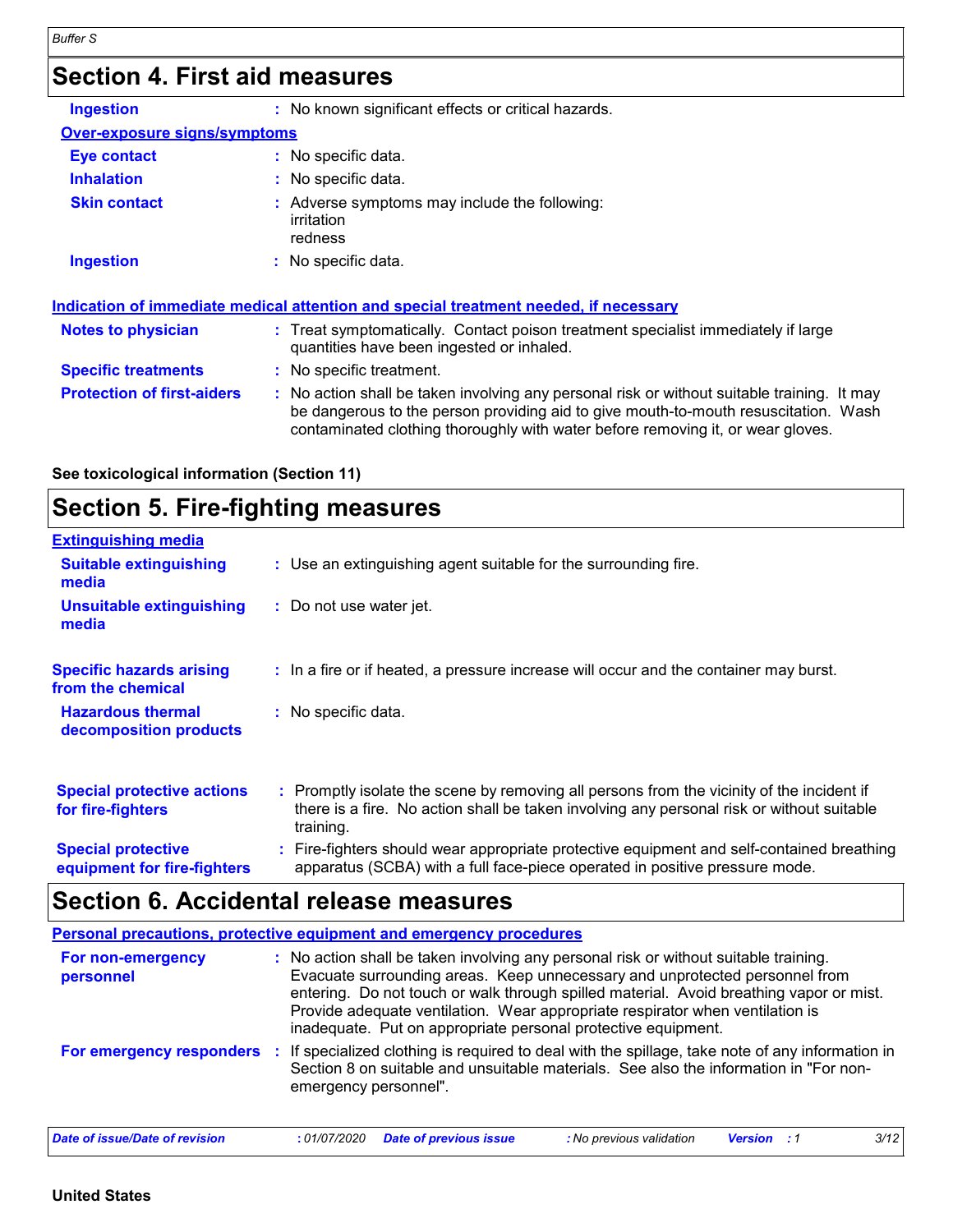### **Section 6. Accidental release measures**

| <b>Environmental precautions</b>                             | : Avoid dispersal of spilled material and runoff and contact with soil, waterways, drains<br>and sewers. Inform the relevant authorities if the product has caused environmental<br>pollution (sewers, waterways, soil or air).                                                                                                                                                                                                                                                                                                                                                                                                                                                                              |
|--------------------------------------------------------------|--------------------------------------------------------------------------------------------------------------------------------------------------------------------------------------------------------------------------------------------------------------------------------------------------------------------------------------------------------------------------------------------------------------------------------------------------------------------------------------------------------------------------------------------------------------------------------------------------------------------------------------------------------------------------------------------------------------|
| <b>Methods and materials for containment and cleaning up</b> |                                                                                                                                                                                                                                                                                                                                                                                                                                                                                                                                                                                                                                                                                                              |
| <b>Small spill</b>                                           | : Stop leak if without risk. Move containers from spill area. Dilute with water and mop up<br>if water-soluble. Alternatively, or if water-insoluble, absorb with an inert dry material and<br>place in an appropriate waste disposal container. Dispose of via a licensed waste<br>disposal contractor.                                                                                                                                                                                                                                                                                                                                                                                                     |
| <b>Large spill</b>                                           | : Stop leak if without risk. Move containers from spill area. Approach release from<br>upwind. Prevent entry into sewers, water courses, basements or confined areas. Wash<br>spillages into an effluent treatment plant or proceed as follows. Contain and collect<br>spillage with non-combustible, absorbent material e.g. sand, earth, vermiculite or<br>diatomaceous earth and place in container for disposal according to local regulations<br>(see Section 13). Dispose of via a licensed waste disposal contractor. Contaminated<br>absorbent material may pose the same hazard as the spilled product. Note: see<br>Section 1 for emergency contact information and Section 13 for waste disposal. |

### **Section 7. Handling and storage**

### **Precautions for safe handling**

| <b>Protective measures</b>                                                       | : Put on appropriate personal protective equipment (see Section 8). Persons with a<br>history of skin sensitization problems should not be employed in any process in which<br>this product is used. Do not get in eyes or on skin or clothing. Do not ingest. Avoid<br>breathing vapor or mist. Keep in the original container or an approved alternative made<br>from a compatible material, kept tightly closed when not in use. Empty containers retain<br>product residue and can be hazardous. Do not reuse container. |
|----------------------------------------------------------------------------------|------------------------------------------------------------------------------------------------------------------------------------------------------------------------------------------------------------------------------------------------------------------------------------------------------------------------------------------------------------------------------------------------------------------------------------------------------------------------------------------------------------------------------|
| <b>Advice on general</b><br>occupational hygiene                                 | : Eating, drinking and smoking should be prohibited in areas where this material is<br>handled, stored and processed. Workers should wash hands and face before eating,<br>drinking and smoking. Remove contaminated clothing and protective equipment before<br>entering eating areas. See also Section 8 for additional information on hygiene<br>measures.                                                                                                                                                                |
| <b>Conditions for safe storage,</b><br>including any<br><b>incompatibilities</b> | : Store in accordance with local regulations. Keep container tightly closed and store at<br>recommended temperature. Keep container tightly closed and sealed until ready for use.<br>Containers that have been opened must be carefully resealed and kept upright to<br>prevent leakage. Do not store in unlabeled containers. Use appropriate containment to<br>avoid environmental contamination. See Section 10 for incompatible materials before<br>handling or use.                                                    |

### **Section 8. Exposure controls/personal protection**

#### **Control parameters**

| <b>Ingredient name</b>                     |                                                                                                                                                                                                                                                                                                                                 |                               | <b>Exposure limits</b>                                                                 |                    |      |
|--------------------------------------------|---------------------------------------------------------------------------------------------------------------------------------------------------------------------------------------------------------------------------------------------------------------------------------------------------------------------------------|-------------------------------|----------------------------------------------------------------------------------------|--------------------|------|
| Component E                                |                                                                                                                                                                                                                                                                                                                                 | None.                         |                                                                                        |                    |      |
| <b>Appropriate engineering</b><br>controls | contaminants.                                                                                                                                                                                                                                                                                                                   |                               | : Good general ventilation should be sufficient to control worker exposure to airborne |                    |      |
| <b>Environmental exposure</b><br>controls  | : Emissions from ventilation or work process equipment should be checked to ensure<br>they comply with the requirements of environmental protection legislation. In some<br>cases, fume scrubbers, filters or engineering modifications to the process equipment<br>will be necessary to reduce emissions to acceptable levels. |                               |                                                                                        |                    |      |
| Date of issue/Date of revision             | :01/07/2020                                                                                                                                                                                                                                                                                                                     | <b>Date of previous issue</b> | : No previous validation                                                               | <b>Version</b> : 1 | 4/12 |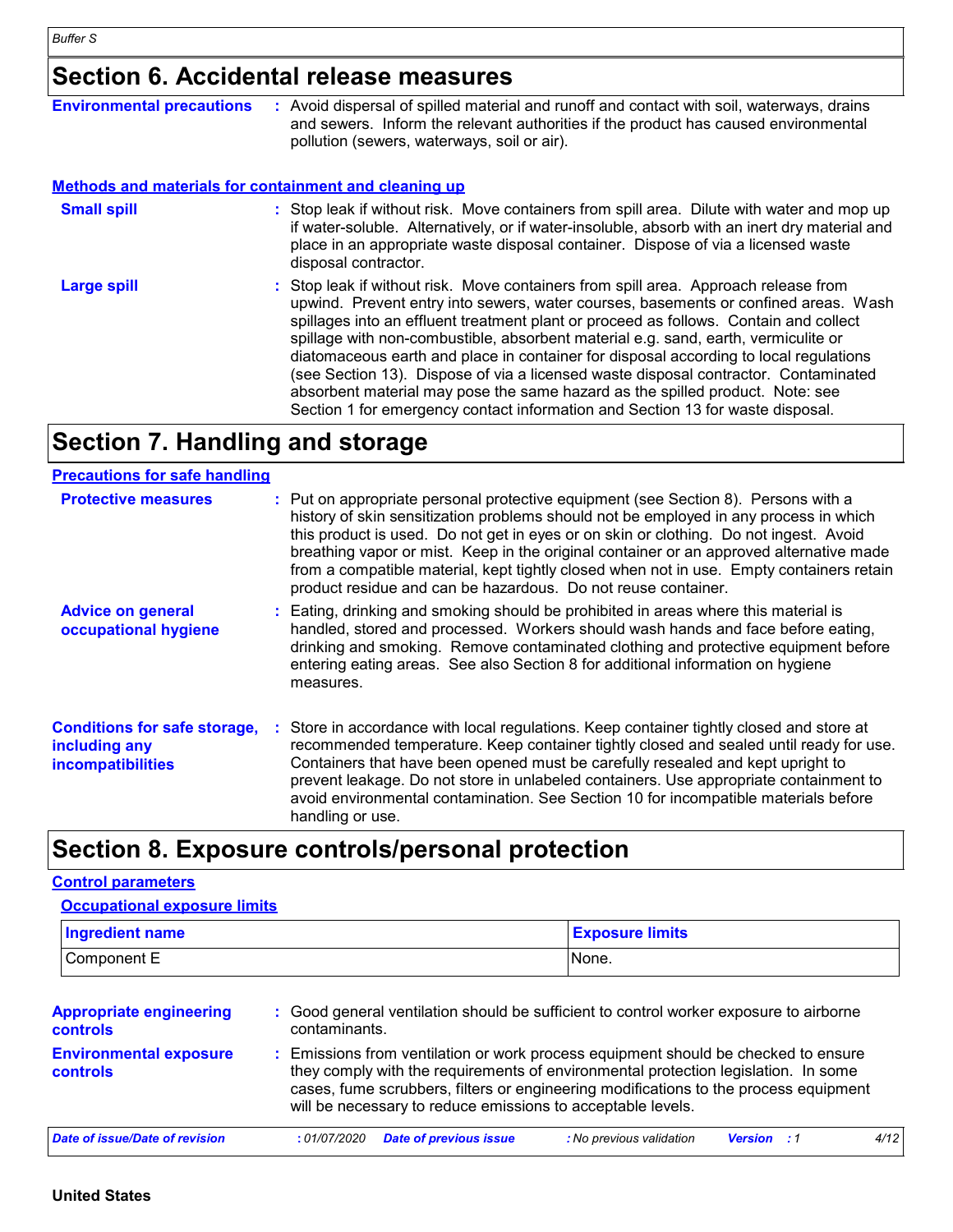### **Section 8. Exposure controls/personal protection**

| <b>Individual protection measures</b> |                                                                                                                                                                                                                                                                                                                                                                                                                                                                                                                                                                                                                        |  |
|---------------------------------------|------------------------------------------------------------------------------------------------------------------------------------------------------------------------------------------------------------------------------------------------------------------------------------------------------------------------------------------------------------------------------------------------------------------------------------------------------------------------------------------------------------------------------------------------------------------------------------------------------------------------|--|
| <b>Hygiene measures</b>               | : Wash hands, forearms and face thoroughly after handling chemical products, before<br>eating, smoking and using the lavatory and at the end of the working period.<br>Appropriate techniques should be used to remove potentially contaminated clothing.<br>Contaminated work clothing should not be allowed out of the workplace. Wash<br>contaminated clothing before reusing. Ensure that eyewash stations and safety<br>showers are close to the workstation location.                                                                                                                                            |  |
| <b>Eye/face protection</b>            | : Safety eyewear complying with an approved standard should be used when a risk<br>assessment indicates this is necessary to avoid exposure to liquid splashes, mists,<br>gases or dusts. If contact is possible, the following protection should be worn, unless<br>the assessment indicates a higher degree of protection: safety glasses with side-<br>shields.                                                                                                                                                                                                                                                     |  |
| <b>Skin protection</b>                |                                                                                                                                                                                                                                                                                                                                                                                                                                                                                                                                                                                                                        |  |
| <b>Hand protection</b>                | : Chemical-resistant, impervious gloves complying with an approved standard should be<br>worn at all times when handling chemical products if a risk assessment indicates this is<br>necessary. Considering the parameters specified by the glove manufacturer, check<br>during use that the gloves are still retaining their protective properties. It should be<br>noted that the time to breakthrough for any glove material may be different for different<br>glove manufacturers. In the case of mixtures, consisting of several substances, the<br>protection time of the gloves cannot be accurately estimated. |  |
| <b>Body protection</b>                | : Personal protective equipment for the body should be selected based on the task being<br>performed and the risks involved and should be approved by a specialist before<br>handling this product.                                                                                                                                                                                                                                                                                                                                                                                                                    |  |
| <b>Other skin protection</b>          | : Appropriate footwear and any additional skin protection measures should be selected<br>based on the task being performed and the risks involved and should be approved by a<br>specialist before handling this product.                                                                                                                                                                                                                                                                                                                                                                                              |  |
| <b>Respiratory protection</b>         | Based on the hazard and potential for exposure, select a respirator that meets the<br>appropriate standard or certification. Respirators must be used according to a<br>respiratory protection program to ensure proper fitting, training, and other important<br>aspects of use.                                                                                                                                                                                                                                                                                                                                      |  |

### **Section 9. Physical and chemical properties**

| <b>Date of issue/Date of revision</b>           | : 01/07/2020<br><b>Date of previous issue</b> | 5/12<br>: No previous validation<br><b>Version</b><br>:1 |
|-------------------------------------------------|-----------------------------------------------|----------------------------------------------------------|
| <b>Relative density</b>                         | : Not available.                              |                                                          |
| <b>Vapor density</b>                            | : Not available.                              |                                                          |
| <b>Vapor pressure</b>                           | : Not available.                              |                                                          |
| Lower and upper explosive<br>(flammable) limits | : Not available.                              |                                                          |
| <b>Flammability (solid, gas)</b>                | : Not applicable.                             |                                                          |
| <b>Evaporation rate</b>                         | : Not available.                              |                                                          |
| <b>Flash point</b>                              | : Not available.                              |                                                          |
| <b>Boiling point</b>                            | : Not available.                              |                                                          |
| <b>Melting point</b>                            | : Not available.                              |                                                          |
| pH                                              | : 7                                           |                                                          |
| <b>Odor threshold</b>                           | : Not available.                              |                                                          |
| <b>Odor</b>                                     | : Odorless.                                   |                                                          |
| <b>Color</b>                                    | : Not available.                              |                                                          |
| <b>Physical state</b>                           | $:$ Liquid.                                   |                                                          |
| <b>Appearance</b>                               |                                               |                                                          |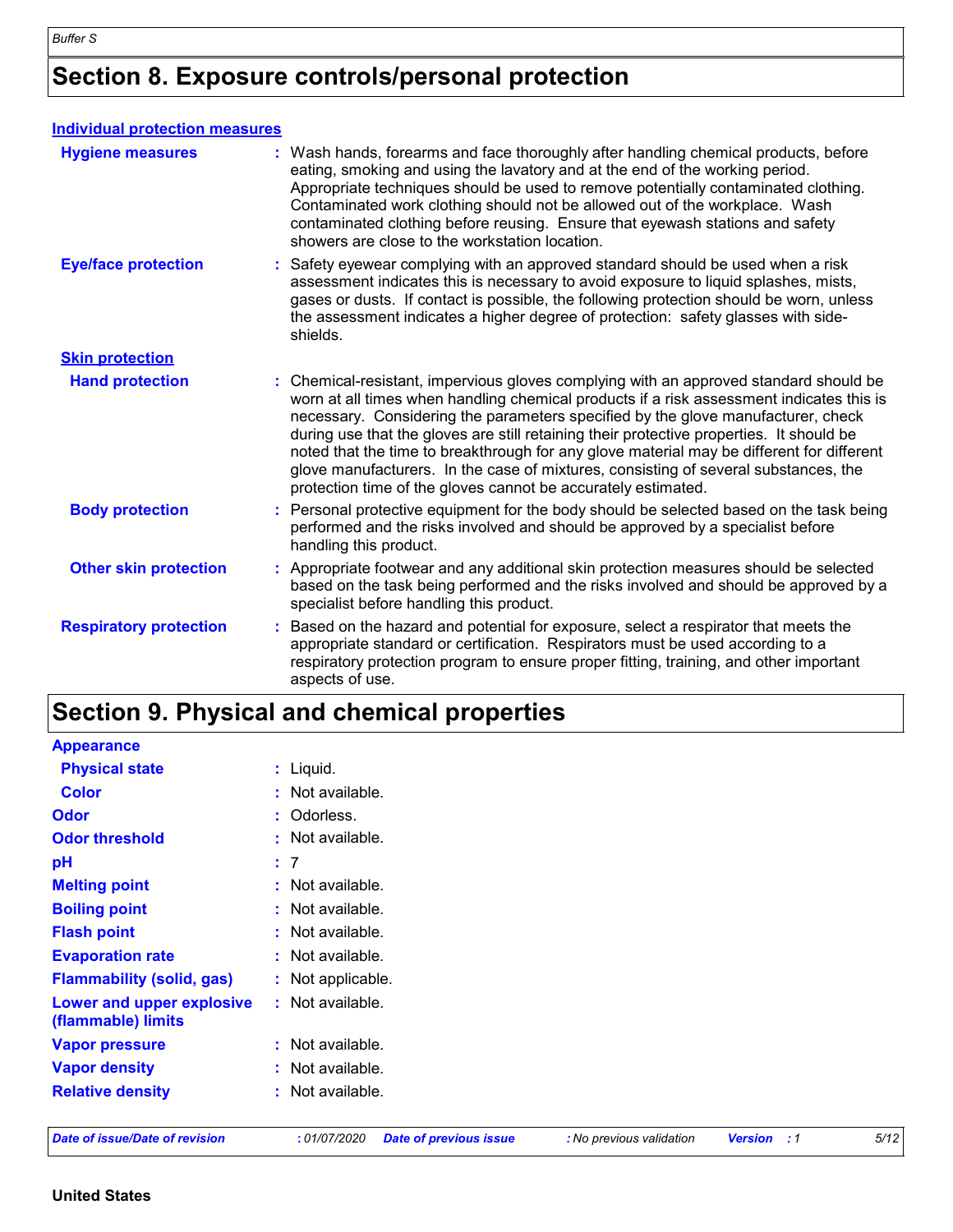### **Section 9. Physical and chemical properties**

| <b>Density</b>                                    | t. | Not available.                                                         |
|---------------------------------------------------|----|------------------------------------------------------------------------|
| <b>Solubility</b>                                 |    | : Easily soluble in the following materials: cold water and hot water. |
| <b>Solubility in water</b>                        |    | : Not available.                                                       |
| <b>Partition coefficient: n-</b><br>octanol/water |    | $:$ Not available.                                                     |
| <b>Auto-ignition temperature</b>                  |    | $:$ Not available.                                                     |
| <b>Decomposition temperature</b>                  |    | : Not available.                                                       |
| <b>SADT</b>                                       |    | $:$ Not available.                                                     |
| <b>Viscosity</b>                                  |    | : Not available.                                                       |
| Flow time (ISO 2431)                              |    | : Not available.                                                       |

### **Section 10. Stability and reactivity**

| <b>Reactivity</b>                                 | : No specific test data related to reactivity available for this product or its ingredients.                                                                              |
|---------------------------------------------------|---------------------------------------------------------------------------------------------------------------------------------------------------------------------------|
| <b>Chemical stability</b>                         | : The product is stable.                                                                                                                                                  |
| <b>Possibility of hazardous</b><br>reactions      | : Under normal conditions of storage and use, hazardous reactions will not occur.<br>Under normal conditions of storage and use, hazardous polymerization will not occur. |
| <b>Conditions to avoid</b>                        | : No specific data.                                                                                                                                                       |
| <b>Incompatible materials</b>                     | : Reactive or incompatible with the following materials: oxidizing materials.                                                                                             |
| <b>Hazardous decomposition</b><br><b>products</b> | : Under normal conditions of storage and use, hazardous decomposition products should<br>not be produced.                                                                 |

### **Section 11. Toxicological information**

#### **Information on toxicological effects**

**Acute toxicity**

| <b>Product/ingredient name</b> | <b>Result</b>                          | <b>Species</b> | <b>Dose</b>           | <b>Exposure</b> |
|--------------------------------|----------------------------------------|----------------|-----------------------|-----------------|
| Component E                    | <b>LC50 Inhalation Dusts and mists</b> | Rat - Male,    | $0.11$ mg/l           | l4 hours        |
|                                |                                        | Female         |                       |                 |
|                                | <b>ILD50 Dermal</b>                    | Rat - Male,    | $ 242 \text{ mg/kg} $ |                 |
|                                |                                        | Female         |                       |                 |
|                                | LD50 Oral                              | Rat - Male,    | 285.5 mg/kg           |                 |
|                                |                                        | Female         |                       |                 |

#### **Irritation/Corrosion**

Not available.

#### **Sensitization**

Not available.

#### **Mutagenicity**

**Conclusion/Summary :** Not available.

*Date of issue/Date of revision* **:** *01/07/2020 Date of previous issue : No previous validation Version : 1 6/12*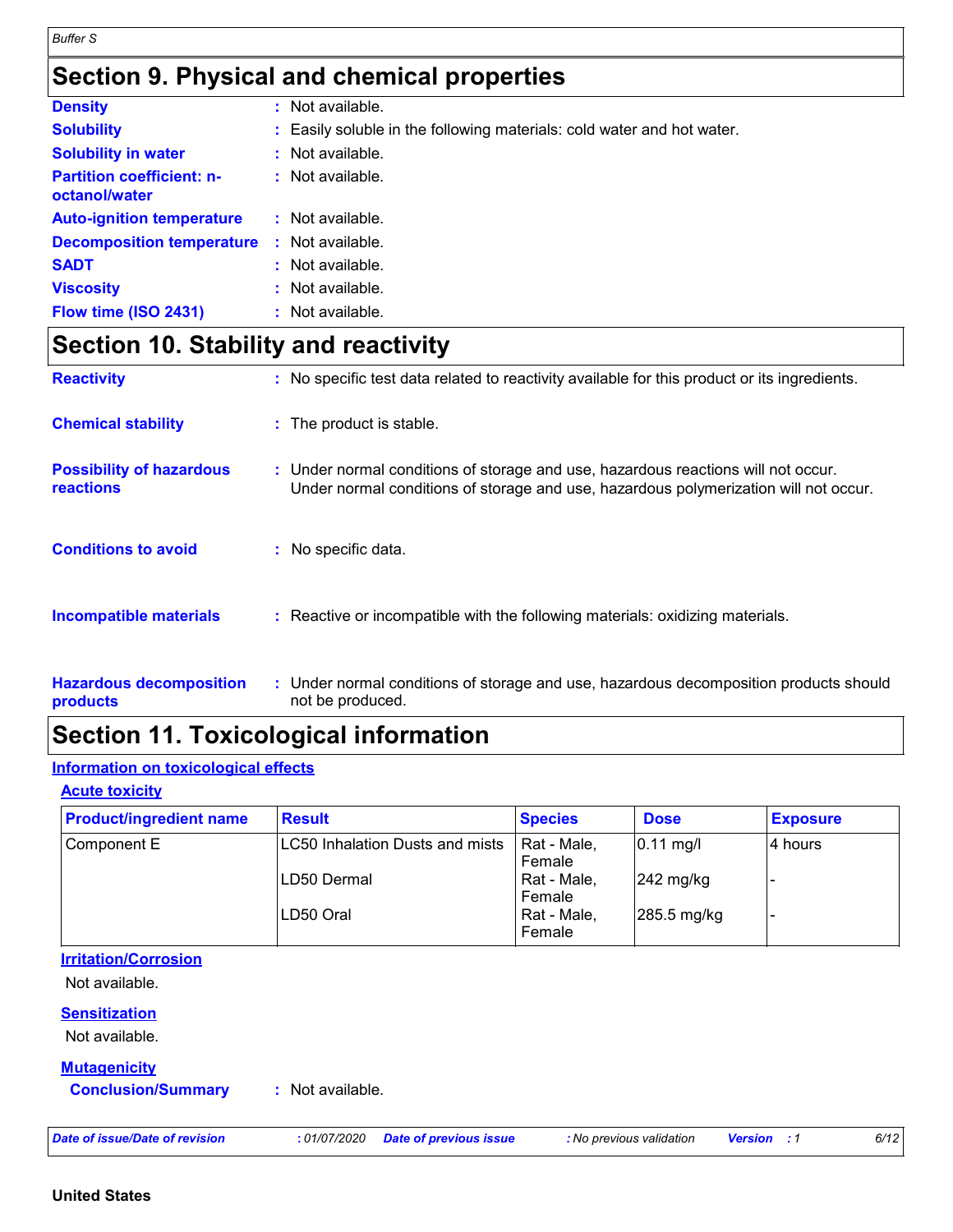## **Section 11. Toxicological information**

| <b>Carcinogenicity</b>                                                      |                                                                                                          |
|-----------------------------------------------------------------------------|----------------------------------------------------------------------------------------------------------|
| <b>Conclusion/Summary</b>                                                   | : Not available.                                                                                         |
| <b>Reproductive toxicity</b>                                                |                                                                                                          |
| <b>Conclusion/Summary</b>                                                   | : Not available.                                                                                         |
| <b>Teratogenicity</b>                                                       |                                                                                                          |
| <b>Conclusion/Summary</b>                                                   | : Not available.                                                                                         |
| <b>Specific target organ toxicity (single exposure)</b><br>Not available.   |                                                                                                          |
| <b>Specific target organ toxicity (repeated exposure)</b><br>Not available. |                                                                                                          |
| <b>Aspiration hazard</b><br>Not available.                                  |                                                                                                          |
| <b>Information on the likely</b><br>routes of exposure                      | : Routes of entry anticipated: Oral, Dermal, Inhalation.                                                 |
| <b>Potential acute health effects</b>                                       |                                                                                                          |
| <b>Eye contact</b>                                                          | : No known significant effects or critical hazards.                                                      |
| <b>Inhalation</b>                                                           | : No known significant effects or critical hazards.                                                      |
| <b>Skin contact</b>                                                         | : May cause an allergic skin reaction.                                                                   |
| <b>Ingestion</b>                                                            | : No known significant effects or critical hazards.                                                      |
|                                                                             | <b>Symptoms related to the physical, chemical and toxicological characteristics</b>                      |
| <b>Eye contact</b>                                                          | : No specific data.                                                                                      |
| <b>Inhalation</b>                                                           | : No specific data.                                                                                      |
| <b>Skin contact</b>                                                         | : Adverse symptoms may include the following:<br>irritation<br>redness                                   |
| <b>Ingestion</b>                                                            | : No specific data.                                                                                      |
|                                                                             | Delayed and immediate effects and also chronic effects from short and long term exposure                 |
| <b>Short term exposure</b>                                                  |                                                                                                          |
| <b>Potential immediate</b><br>effects                                       | : Not available.                                                                                         |
| <b>Potential delayed effects</b>                                            | : Not available.                                                                                         |
| Long term exposure                                                          |                                                                                                          |
| <b>Potential immediate</b><br>effects                                       | $:$ Not available.                                                                                       |
| <b>Potential delayed effects</b>                                            | : Not available.                                                                                         |
| <b>Potential chronic health effects</b>                                     |                                                                                                          |
| Not available.                                                              |                                                                                                          |
| <b>General</b>                                                              | : Once sensitized, a severe allergic reaction may occur when subsequently exposed to<br>very low levels. |
| <b>Carcinogenicity</b>                                                      | : No known significant effects or critical hazards.                                                      |
| <b>Mutagenicity</b>                                                         | : No known significant effects or critical hazards.                                                      |
| <b>Date of issue/Date of revision</b>                                       | 7/12<br>: 01/07/2020<br><b>Version</b> : 1                                                               |
|                                                                             | <b>Date of previous issue</b><br>: No previous validation                                                |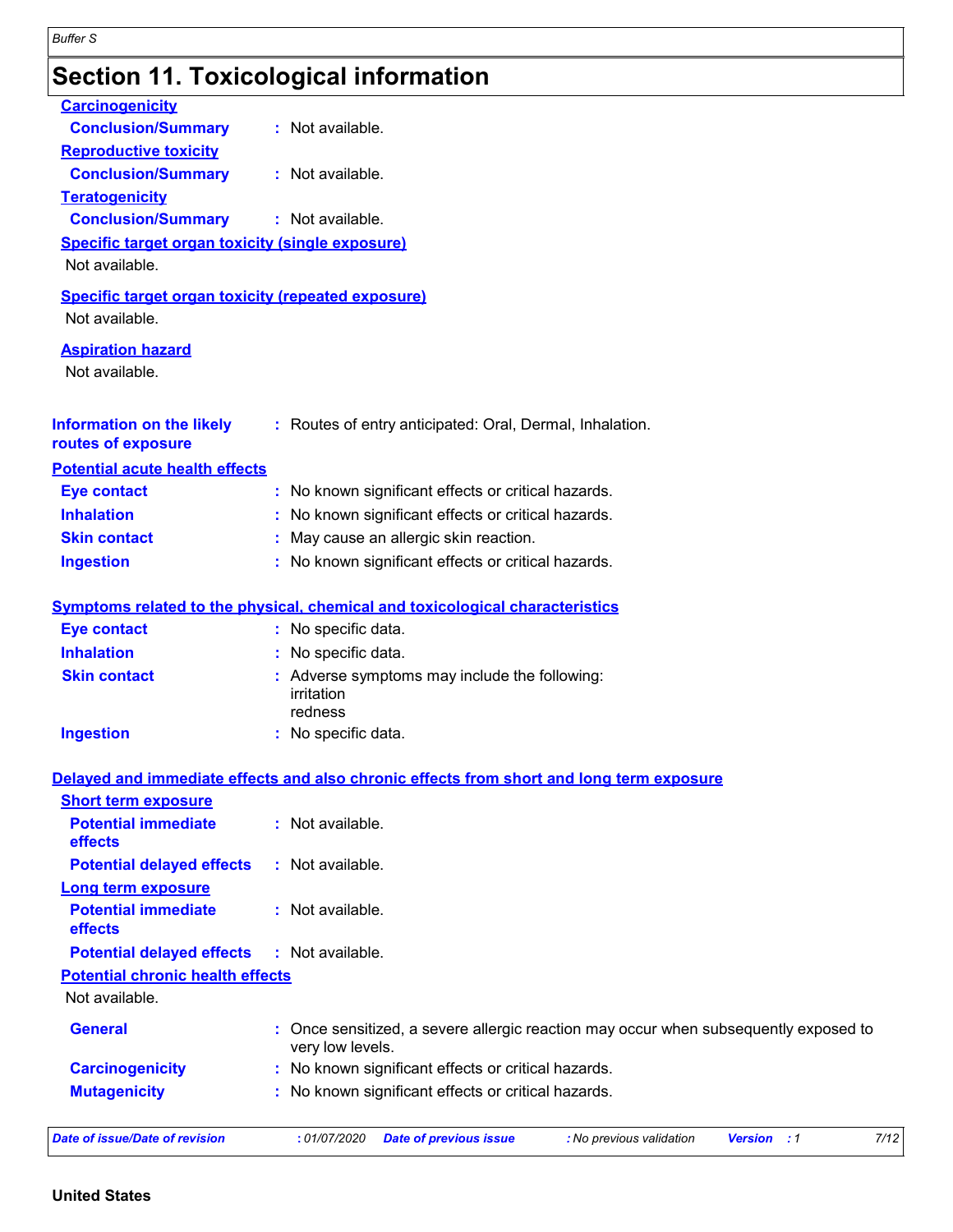### **Section 11. Toxicological information**

| : No known significant effects or critical hazards.<br><b>Teratogenicity</b> |  |
|------------------------------------------------------------------------------|--|
|------------------------------------------------------------------------------|--|

- **Developmental effects :** No known significant effects or critical hazards.
- **Fertility effects :** No known significant effects or critical hazards.

#### **Numerical measures of toxicity**

#### **Acute toxicity estimates**

| <b>Product/ingredient name</b> | Oral (mg/<br>kg) | <b>Dermal</b><br>$\frac{1}{2}$ (mg/kg) | Inhalation Inhalation<br>(gases)<br>(ppm) | (vapors)<br>(mg/l) | <b>Inhalation</b><br>$\vert$ (dusts and<br>$mists)$ (mg/ |
|--------------------------------|------------------|----------------------------------------|-------------------------------------------|--------------------|----------------------------------------------------------|
| Component E                    | 285.5            | 242                                    | N/A                                       | N/A                | 0.11                                                     |

### **Section 12. Ecological information**

#### **Toxicity**

| <b>Product/ingredient name</b> | <b>Result</b>                       | <b>Species</b>             | <b>Exposure</b> |
|--------------------------------|-------------------------------------|----------------------------|-----------------|
| Component E                    | Acute EC50 0.18 ppm Fresh water     | Daphnia - Daphnia magna    | 148 hours       |
|                                | Acute LC50 0.07 ppm Fresh water     | Fish - Oncorhynchus mykiss | 196 hours       |
|                                | Chronic NOEC 0.044 mg/l Fresh water | Daphnia - Daphnia magna    | 21 days         |
|                                | Chronic NOEC 2.38 mg/l Fresh water  | Fish - Pimephales promelas | 98 days         |

**Conclusion/Summary :** Not available.

#### **Persistence and degradability**

| <b>Product/ingredient name</b> | Test                                                                     | <b>Result</b>               |                   | <b>Dose</b> |                  | <b>Inoculum</b>         |
|--------------------------------|--------------------------------------------------------------------------|-----------------------------|-------------------|-------------|------------------|-------------------------|
| Component E                    | OECD 301D<br>Ready<br>Biodegradability -<br><b>Closed Bottle</b><br>Test | 0 % - Not readily - 28 days |                   |             | Activated sludge |                         |
| <b>Product/ingredient name</b> | <b>Aquatic half-life</b>                                                 |                             | <b>Photolysis</b> |             |                  | <b>Biodegradability</b> |
| Component E                    |                                                                          |                             |                   |             | Not readily      |                         |

#### **Bioaccumulative potential**

| <b>Product/ingredient name</b> | $LogP_{ow}$ | <b>BCF</b> | <b>Potential</b> |
|--------------------------------|-------------|------------|------------------|
| Component E                    | 0.119       |            | l low            |

| <b>Mobility in soil</b><br><b>Soil/water partition</b><br><b>coefficient (Koc)</b> | : Not available.                                    |
|------------------------------------------------------------------------------------|-----------------------------------------------------|
| <b>Other adverse effects</b>                                                       | : No known significant effects or critical hazards. |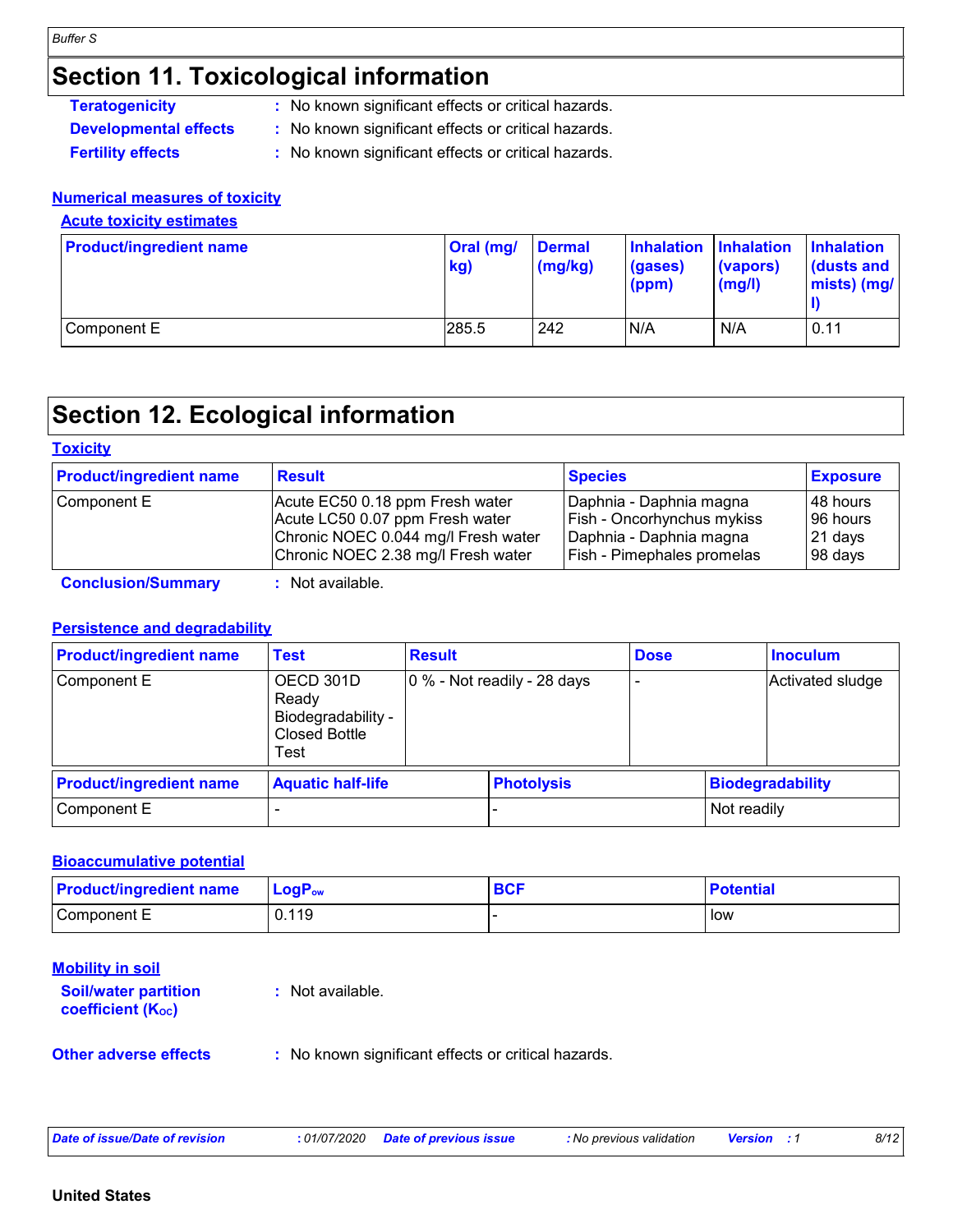### **Section 13. Disposal considerations**

| <b>Disposal methods</b> | : The generation of waste should be avoided or minimized wherever possible. Disposal<br>of this product, solutions and any by-products should at all times comply with the<br>requirements of environmental protection and waste disposal legislation and any<br>regional local authority requirements. Dispose of surplus and non-recyclable products<br>via a licensed waste disposal contractor. Waste should not be disposed of untreated to<br>the sewer unless fully compliant with the requirements of all authorities with jurisdiction.<br>Waste packaging should be recycled. Incineration or landfill should only be considered<br>when recycling is not feasible. This material and its container must be disposed of in a<br>safe way. Care should be taken when handling emptied containers that have not been<br>cleaned or rinsed out. Empty containers or liners may retain some product residues.<br>Avoid dispersal of spilled material and runoff and contact with soil, waterways, drains |
|-------------------------|----------------------------------------------------------------------------------------------------------------------------------------------------------------------------------------------------------------------------------------------------------------------------------------------------------------------------------------------------------------------------------------------------------------------------------------------------------------------------------------------------------------------------------------------------------------------------------------------------------------------------------------------------------------------------------------------------------------------------------------------------------------------------------------------------------------------------------------------------------------------------------------------------------------------------------------------------------------------------------------------------------------|
|                         | and sewers.                                                                                                                                                                                                                                                                                                                                                                                                                                                                                                                                                                                                                                                                                                                                                                                                                                                                                                                                                                                                    |

### **Section 14. Transport information**

|                                      | <b>DOT Classification</b> | <b>IMDG</b>              | <b>IATA</b>              |
|--------------------------------------|---------------------------|--------------------------|--------------------------|
| <b>UN number</b>                     | Not regulated.            | Not regulated.           | Not regulated.           |
| <b>UN proper</b><br>shipping name    | $\overline{\phantom{a}}$  | -                        |                          |
| <b>Transport</b><br>hazard class(es) | $\overline{\phantom{a}}$  | $\overline{\phantom{0}}$ | -                        |
| <b>Packing group</b>                 | $\overline{\phantom{a}}$  | $\overline{\phantom{0}}$ | $\overline{\phantom{a}}$ |
| <b>Environmental</b><br>hazards      | No.                       | No.                      | No.                      |

**Additional information**

**Special precautions for user Transport within user's premises:** always transport in closed containers that are **:** upright and secure. Ensure that persons transporting the product know what to do in the event of an accident or spillage.

**Transport in bulk according :** Not available. **to Annex II of MARPOL and the IBC Code**

### **Section 15. Regulatory information**

| <b>U.S. Federal regulations</b>                                                   | : TSCA 8(a) CDR Exempt/Partial exemption: Not determined<br>United States inventory (TSCA 8b): All components are listed or exempted.<br>Clean Water Act (CWA) 311: Component C |                               |                          |                    |  |      |
|-----------------------------------------------------------------------------------|---------------------------------------------------------------------------------------------------------------------------------------------------------------------------------|-------------------------------|--------------------------|--------------------|--|------|
| <b>Clean Air Act Section 112</b><br>(b) Hazardous Air<br><b>Pollutants (HAPS)</b> | : Not listed                                                                                                                                                                    |                               |                          |                    |  |      |
| <b>Clean Air Act Section 602</b><br><b>Class I Substances</b>                     | : Not listed                                                                                                                                                                    |                               |                          |                    |  |      |
| <b>Clean Air Act Section 602</b><br><b>Class II Substances</b>                    | : Not listed                                                                                                                                                                    |                               |                          |                    |  |      |
| Date of issue/Date of revision                                                    | : 01/07/2020                                                                                                                                                                    | <b>Date of previous issue</b> | : No previous validation | <b>Version</b> : 1 |  | 9/12 |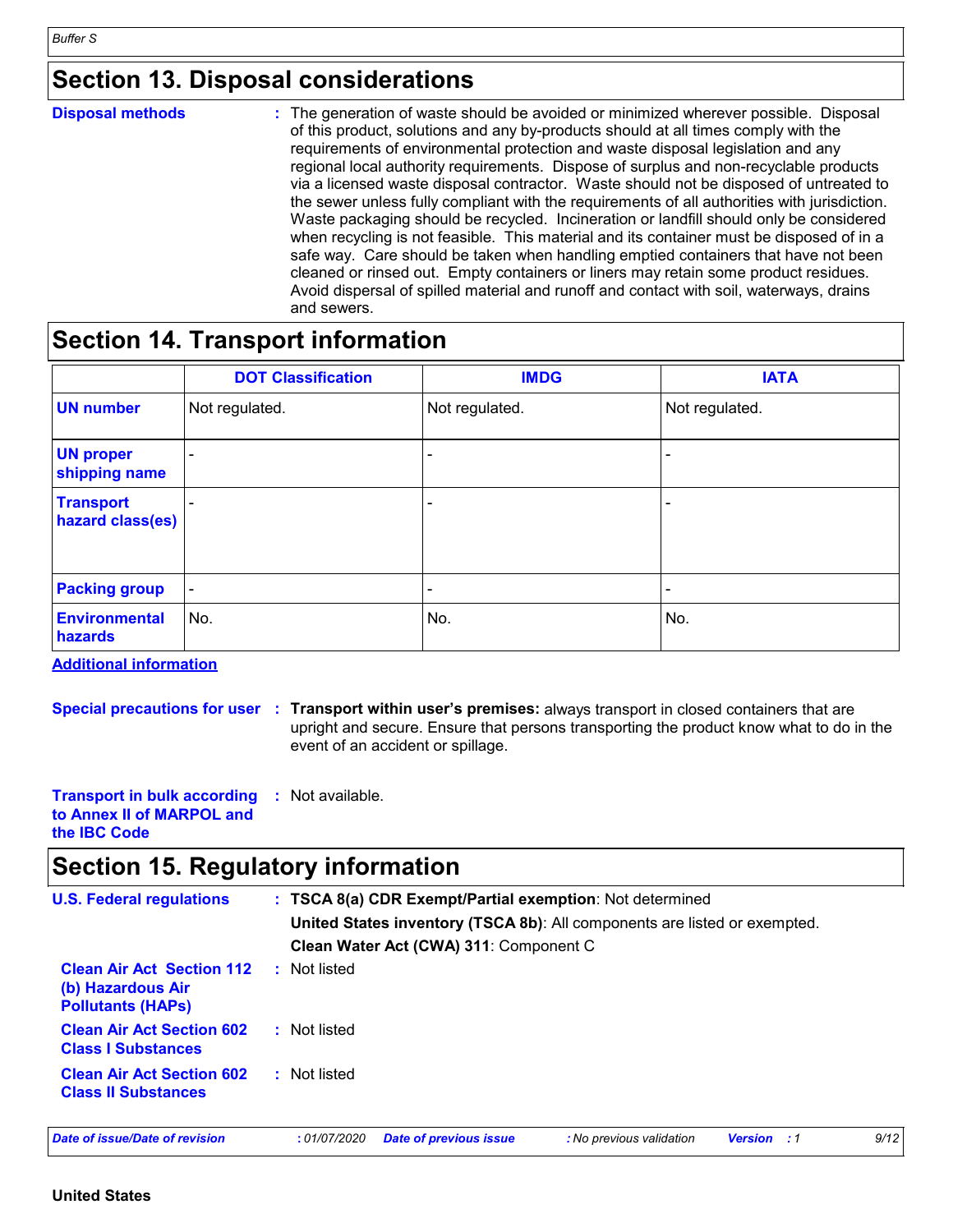### **Section 15. Regulatory information**

| <b>DEA List I Chemicals</b><br>(Precursor Chemicals) | : Not listed |
|------------------------------------------------------|--------------|
| <b>DEA List II Chemicals</b>                         | : Not listed |
| <b>(Essential Chemicals)</b>                         |              |

#### **SARA 302/304**

#### **Composition/information on ingredients**

No products were found.

**SARA 304 RQ :** Not applicable.

#### **SARA 311/312**

**Classification :** SKIN SENSITIZATION - Category 1

#### **Composition/information on ingredients**

| <b>Name</b> | $\frac{9}{6}$ | <b>Classification</b>                                                                                                                                                                                                                                                                                         |
|-------------|---------------|---------------------------------------------------------------------------------------------------------------------------------------------------------------------------------------------------------------------------------------------------------------------------------------------------------------|
| Component E | Proprietary   | ACUTE TOXICITY (oral) - Category 3<br>ACUTE TOXICITY (dermal) - Category 3<br>ACUTE TOXICITY (inhalation) - Category 2<br>SKIN CORROSION - Category 1B<br>SERIOUS EYE DAMAGE - Category 1<br>SKIN SENSITIZATION - Category 1A<br>HNOC - Corrosive to digestive tract<br>HNOC - Corrosive to respiratory tract |

#### **SARA 313**

Not applicable.

#### **State regulations**

| <b>Massachusetts</b> | : None of the components are listed. |
|----------------------|--------------------------------------|
| <b>New York</b>      | : None of the components are listed. |
| <b>New Jersey</b>    | : None of the components are listed. |
| <b>Pennsylvania</b>  | : None of the components are listed. |

#### **California Prop. 65**

This product does not require a Safe Harbor warning under California Prop. 65.

#### **International regulations**

**Chemical Weapon Convention List Schedules I, II & III Chemicals** Not listed.

#### **Montreal Protocol**

Not listed.

**Stockholm Convention on Persistent Organic Pollutants** Not listed.

**Rotterdam Convention on Prior Informed Consent (PIC)** Not listed.

**UNECE Aarhus Protocol on POPs and Heavy Metals** Not listed.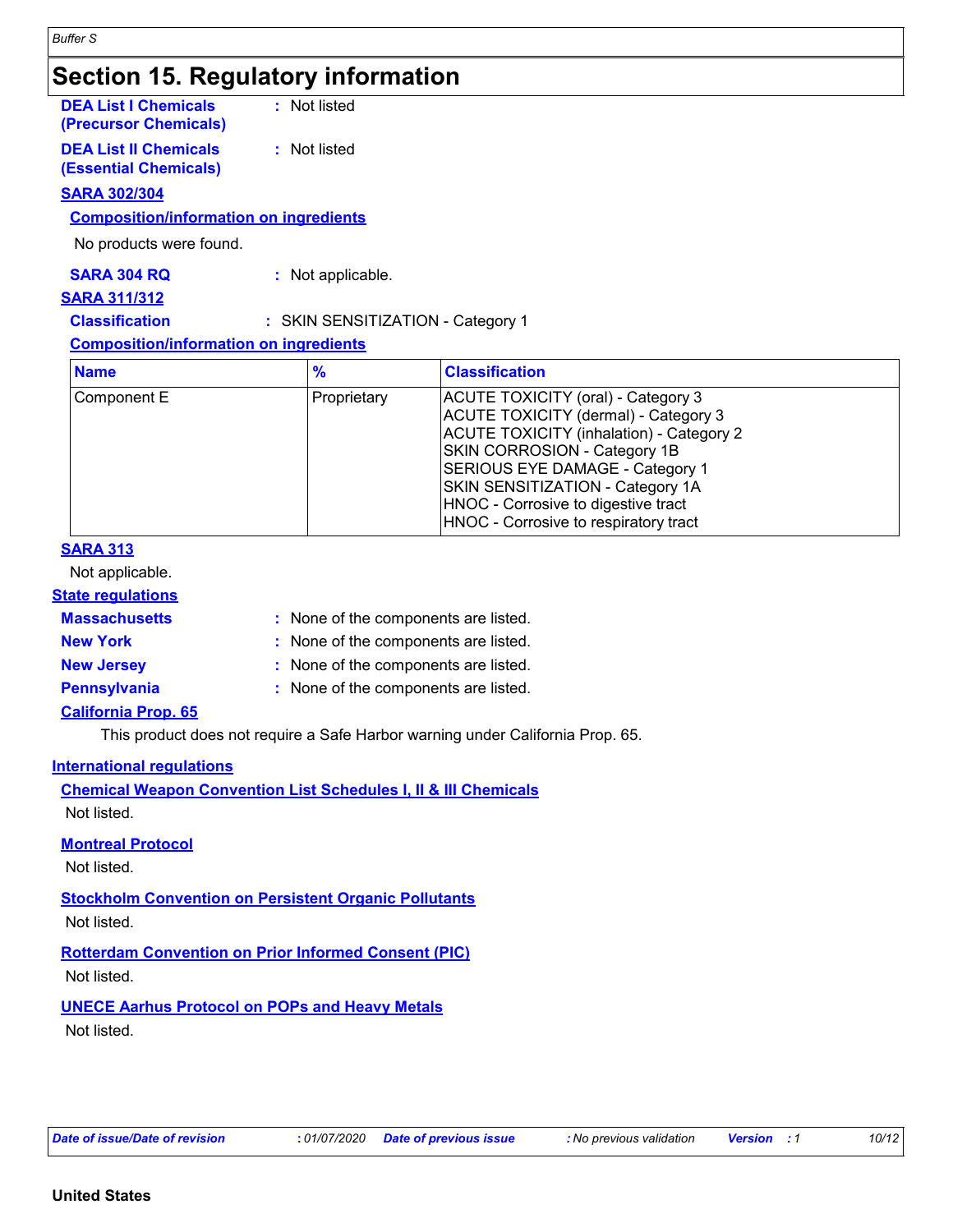### **Section 16. Other information**

**Hazardous Material Information System (U.S.A.)**



**Caution: HMIS® ratings are based on a 0-4 rating scale, with 0 representing minimal hazards or risks, and 4 representing significant hazards or risks. Although HMIS® ratings and the associated label are not required on SDSs or products leaving a facility under 29 CFR 1910.1200, the preparer may choose to provide them. HMIS® ratings are to be used with a fully implemented HMIS® program. HMIS® is a registered trademark and service mark of the American Coatings Association, Inc.**

**The customer is responsible for determining the PPE code for this material. For more information on HMIS® Personal Protective Equipment (PPE) codes, consult the HMIS® Implementation Manual.**

#### **National Fire Protection Association (U.S.A.)**



**Reprinted with permission from NFPA 704, Identification of the Hazards of Materials for Emergency Response Copyright ©1997, National Fire Protection Association, Quincy, MA 02269. This reprinted material is not the complete and official position of the National Fire Protection Association, on the referenced subject which is represented only by the standard in its entirety.**

**Copyright ©2001, National Fire Protection Association, Quincy, MA 02269. This warning system is intended to be interpreted and applied only by properly trained individuals to identify fire, health and reactivity hazards of chemicals. The user is referred to certain limited number of chemicals with recommended classifications in NFPA 49 and NFPA 325, which would be used as a guideline only. Whether the chemicals are classified by NFPA or not, anyone using the 704 systems to classify chemicals does so at their own risk.**

**History :** Sphera Solutions **Date of issue/Date of revision Version Prepared by Date of previous issue : :** 01/07/2020 **:** No previous validation **Key to abbreviations :** 1 **Classification Justification** Skin Sens. 1, H317 Calculation method  $\therefore$  ATE = Acute Toxicity Estimate AMP = Acceptable maximum peak above the acceptable ceiling concentration for an 8-hr shift BCF = Bioconcentration Factor GHS = Globally Harmonized System of Classification and Labelling of Chemicals IATA = International Air Transport Association IBC = Intermediate Bulk Container IMDG = International Maritime Dangerous Goods LogPow = logarithm of the octanol/water partition coefficient MARPOL = International Convention for the Prevention of Pollution From Ships, 1973 as modified by the Protocol of 1978. ("Marpol" = marine pollution) N/A = Not available *Date of issue/Date of revision* **:** *01/07/2020 Date of previous issue : No previous validation Version : 1 11/12*

**Procedure used to derive the classification**